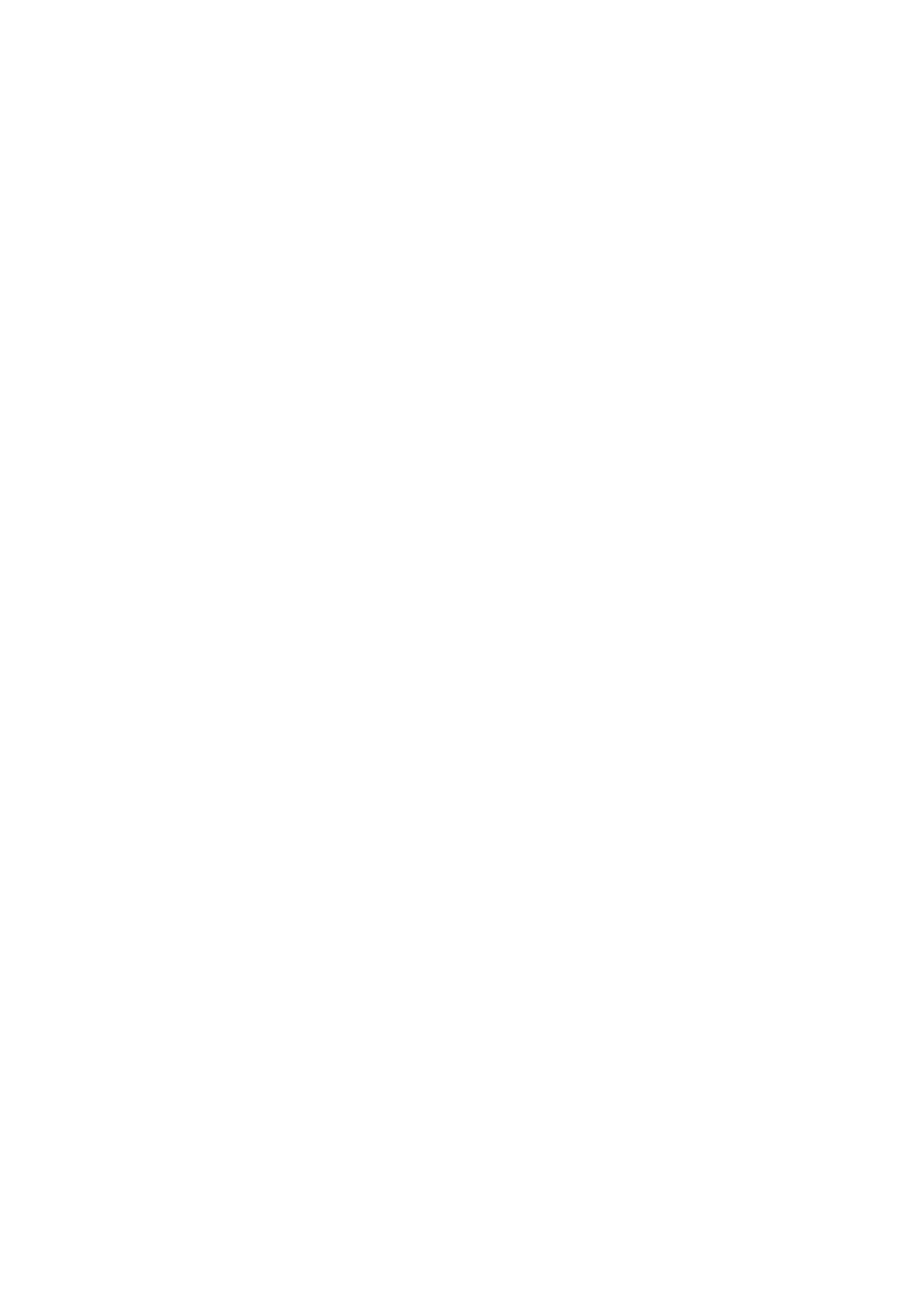

## **4 Operating Conditions**

Typical values at 5V 25°C.

| Parameter                                     | Min.  | Typ.            | Max. | <b>Units</b> | <b>Condition</b>        |
|-----------------------------------------------|-------|-----------------|------|--------------|-------------------------|
| Supply Voltage, Vdd                           | 4.5   | 5               | 5.5  |              |                         |
| <b>Supply Current</b><br>ETRX3USB             |       | 56 <sup>1</sup> |      | mA           | TX 8dBr                 |
|                                               |       | $54^{2}$        |      | mA           | TX 31                   |
|                                               |       | 54 <sup>1</sup> |      | mA           |                         |
|                                               |       | $52.5^1$        |      | mA           |                         |
|                                               |       | $29.5^{1,3}$    |      | mA           | SED, Power Mode 01      |
|                                               |       | $27^{1,2}$      |      | mA           | Power Mode 02           |
|                                               |       | $26^{1,2}$      |      | mA           | <b>D.</b> Power Mode 03 |
| <b>Operating ambient</b><br>temperature range | $-20$ | 25              | 85   |              |                         |

**Table 2: Operating Conditions**

The Winbond memory chip in the 8M variants draws extra current as shown in Table 3. Full details of its power consumption can be found in the Winbond W25Q80DV datasheet.



<span id="page-5-0"></span><sup>&</sup>lt;sup>1</sup> During USB suspend the current will drop by 25.6mA in all modes.

 $\overline{a}$ 

<span id="page-5-1"></span><sup>2</sup> During USB suspend the current will drop by 25.6mA in all modes.

<span id="page-5-2"></span><sup>&</sup>lt;sup>3</sup> Please note that the power consumption in various power modes is firmware and usage dependent.